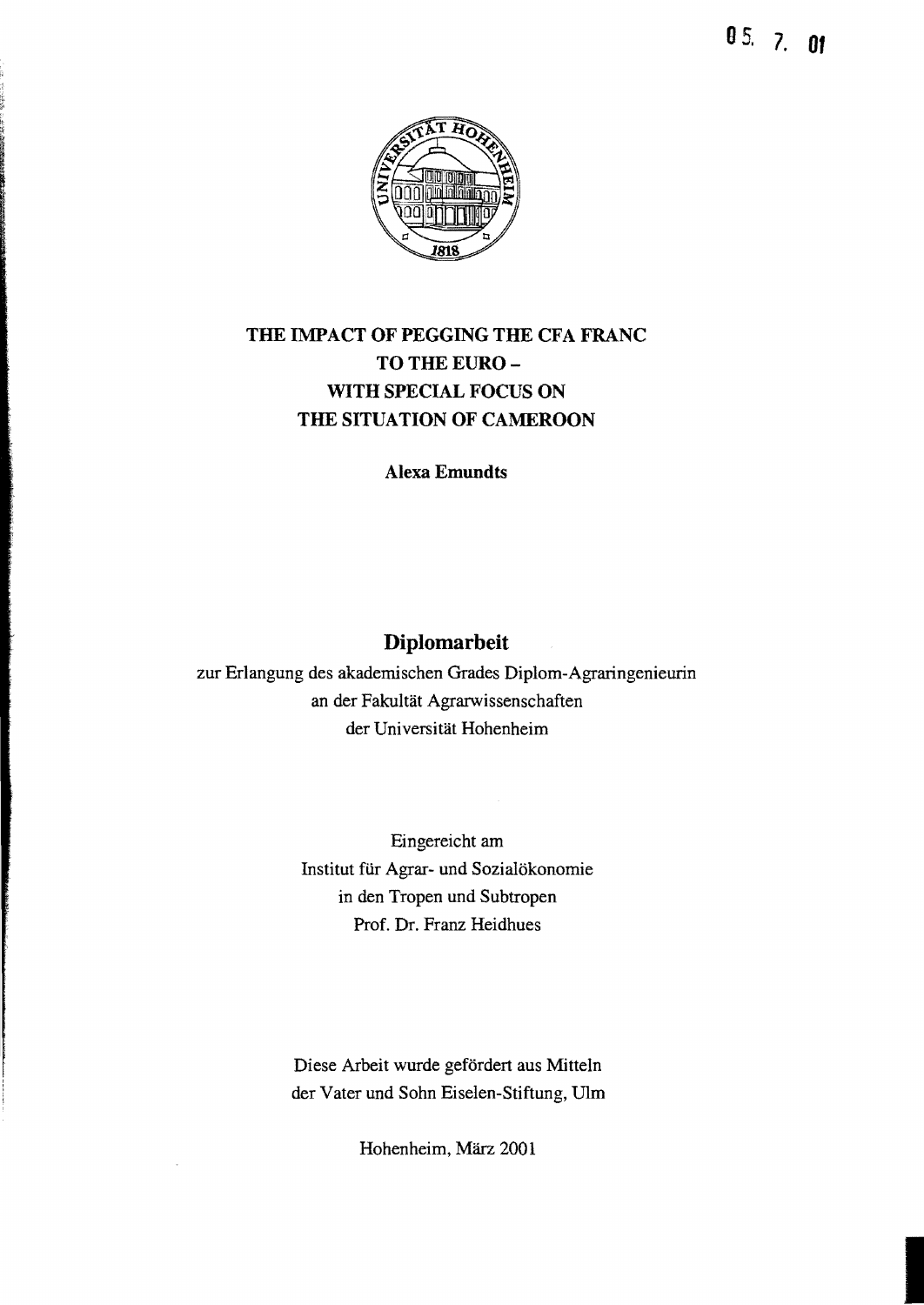## **7 Summary**

The introduction of the euro as single European currency directly affects the future of the CFA zone in West and Central Africa, since these countries have bound their currency, the CFA franc, to the French franc. The disappearance of the national European currencies therefore needed adecision upon the future of this monetary co-operation.

Following several discussions on EU and national level, the EU Commission finally launched adecision in November 1998 about the handling of the special monetary agreements between France and the CFA zone. This decision basically followed the demand of France to keep the responsibility for guaranteeing the CFA franc with the French Treasury and to simply peg the CF AF to the euro by maintaining its parity to the FF. The agreements were thus seen as budgetary in nature, which could not impinge on the economic stability in the Euro zone. According to the Maastricht Treaty, the FF merged into the euro on January 1, 1999 and hence dragged along the CFAF into the new monetary era.

Despite the optimistic views of the EU and government officials, the shift of the currency peg from the FF to the euro raised as weIl critical voices. Those doubt that the euro will only bring about advantages for the CFA countries, on the one hand bearing in mind the general inconveniences of a fixed currency peg and on the other hand pointing at specific risk factors due to the link to the euro.

This work examines the various opinions and discusses the prospective impact of pegging the CFAF to the euro with regard to three aspects: the impact on the monetary agreements, including the question about possible consequences of the convergence criteria of the Maastricht Treaty, the impact for the international trade of the CFA countries, both export and import and the influence on capital movements to and from the CFA zone. Statements to these issues are derived from expert interviews conducted in Cameroon, comprising the views of officials and business people, and from arguments of scholars found in the literature.

The members of the CFA zone might take advantage from the peg to the euro, but these benefits are limited. Transaction costs are reduced and every exchange rate risk is eliminated in trade with the euro area. However, this only applies to goods denominated in euro. Since the major amount of export commodities of the CFA countries is quoted in US dollar, the share of exports for which transaction costs are reduced and the exchange rate risk disappears is lower than predicted by several officials.